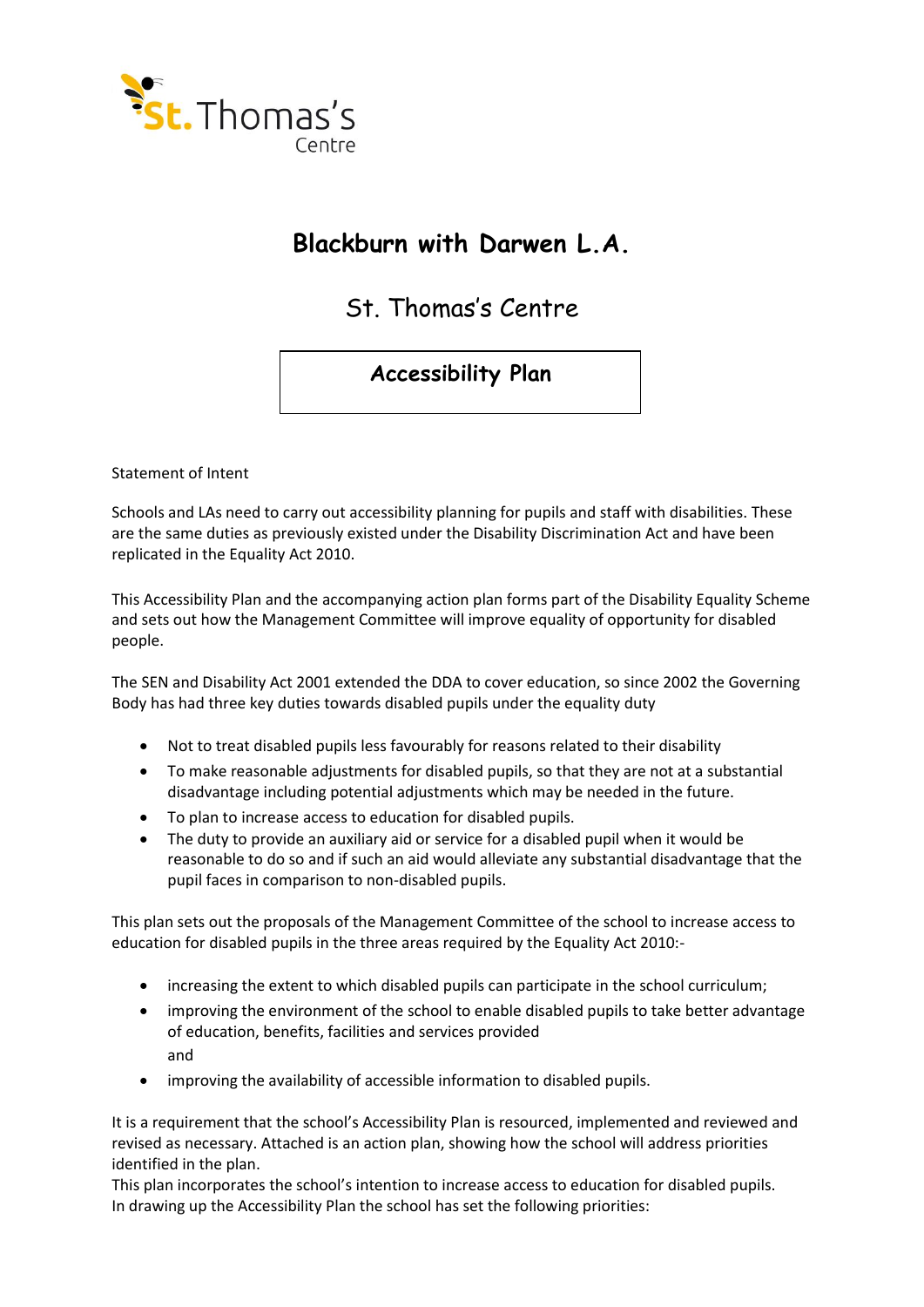- To provide safe access throughout the school(s) for all school users, irrespective of their disability.
- To ensure that the teaching and learning environment and the resources used are suitable for all staff and pupils, tailoring the requirements to suit individual needs.
- To improve the delivery of information to all school users irrespective of their disability.

### **School Context**

St Thomas's Centre provides Alternative provision for pupils aged 5-16 with SEMH needs. This is on two sites our Hawthorn Street Campus which caters for Primary, Key Stage 3 and Level 1 KS 4 pupils and our Lambeth Street site which caters for Key Stage 4 pupils there is also a provision a hospital school provision which caters for both primary and secondary age pupil. Pupils are also taught in the home, or satellite sites.

All the pupils referred to St Thomas's Centre have additional needs which cannot be met within their mainstream / special school. 鄭D Z}Œš•-

### v

The school is extremely flexible and solution focused to ensure we accommodate different disabilities.

There are limitations of accessibility created by the sites. The Cambeth otreet oite is an old † ictorian ounday ochool it has no outside s ace and is not fully accessible u stairs. Il the main facilities are downstairs. The =awthorn otreet oite is land loc ed and on a stee incline ma in it challen in for isitors with disabilities.  $\ddagger$  hilst many accommodations ha e been ut in lace full accessibility would be cost rohibiti e.

### **School Aims**

St Thomas's Centre works with pupils who are experiencing difficulties. We believe that all our pupils are entitled to the best education we can give them and to this end we employ highly dedicated, experienced and qualified staff. St Thomas's Centre will aim to meet the needs of all our pupils by providing a range of educational opportunities in a safe, caring and open environment.

#### **Audit and Evaluation**

The school will undertake a yearly audit using the attached guidance. The plans will be reviewed and amended formally during SLT half-termly meeting or as the need arises. This may be because a new student with additional needs has joined the school community.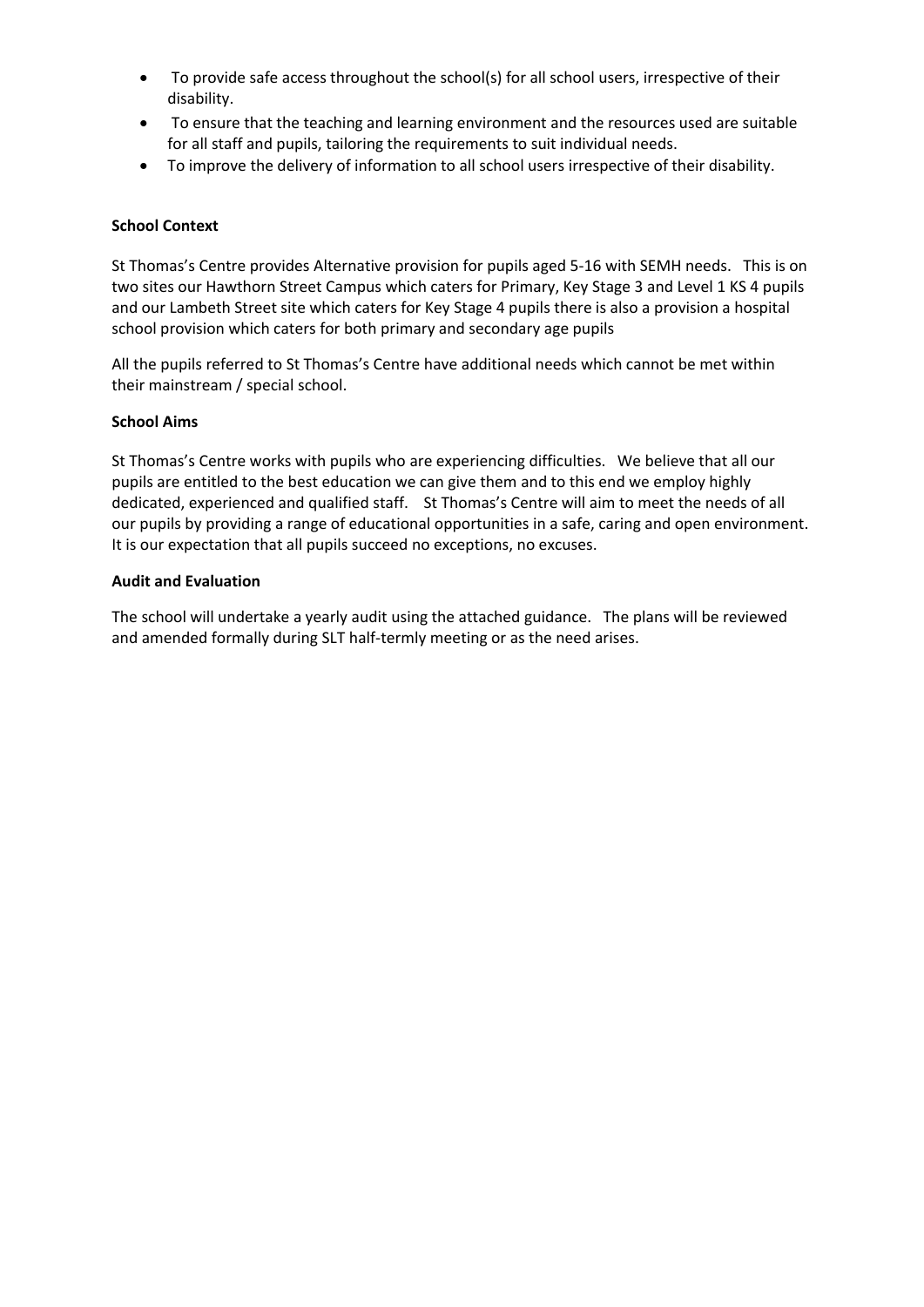## Audit tool:

# Section 1: Buildings

| Questions                                                                                                                                                                                                                                                 | Yes | <b>No</b>  |
|-----------------------------------------------------------------------------------------------------------------------------------------------------------------------------------------------------------------------------------------------------------|-----|------------|
| Does the size and layout of areas: including all academic, sporting, play, social<br>facilities; classrooms, the assembly hall, canteen, library, gymnasium and outdoor<br>sporting facilities, playgrounds and common rooms allow access for all pupils? |     | $\sqrt{*}$ |
| Can pupils who use wheelchairs move around the school without experiencing<br>barriers to access such as those caused by doorways, steps and stairs, toilet facilities<br>and showers?                                                                    |     | $\sqrt{*}$ |
| Are pathways of travel around the school site and parking arrangements safe,<br>routes logical and well designed?                                                                                                                                         |     | √ *        |
| Are emergency and evacuation systems set up to inform ALL pupils, including pupils<br>with SEN and disability; including alarms with both visual and auditory components,                                                                                 | V   |            |
| Are non-visual guides used, to assist people to use buildings including lifts with<br>tactile buttons?                                                                                                                                                    |     |            |
| Could any of the décor be considered to be confusing or disorientating for disabled<br>pupils with visual impairment, autism or epilepsy?                                                                                                                 |     |            |
| Could any signage be considered confusing or inadequate?                                                                                                                                                                                                  |     | V          |
| Are areas to which pupils should have access well lit?                                                                                                                                                                                                    |     |            |
| Do areas of storage prevent disabled pupils from accessing aids and equipment?                                                                                                                                                                            |     |            |
| Are steps made to prevent the exclusion of people with disabilities that affect their<br>hearing and vision from arranged events? e.g. considering a room's acoustics, noisy<br>equipment and presentation of material.                                   |     |            |
| Is furniture and equipment selected, adjusted and located appropriately?                                                                                                                                                                                  |     |            |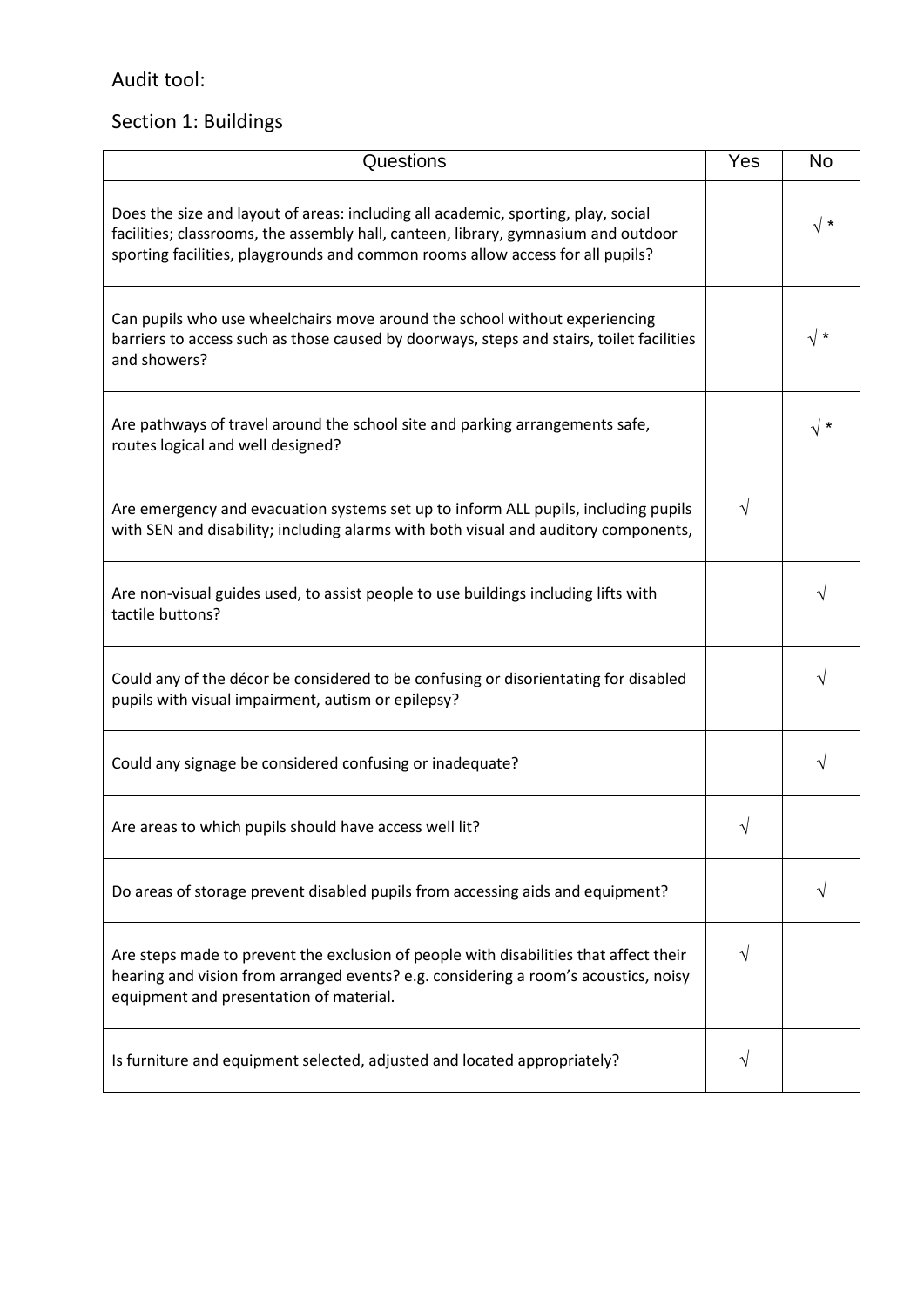### Section 2: Curriculum

| Questions                                                                                                                                                                                                          | Yes | <b>No</b> |
|--------------------------------------------------------------------------------------------------------------------------------------------------------------------------------------------------------------------|-----|-----------|
| Do you ensure that teachers and teaching assistants have the necessary training to<br>teach and support disabled pupils?                                                                                           | V   |           |
| Do you make the best use of teaching assistants?                                                                                                                                                                   | V   |           |
| Are your classrooms optimally organised for disabled pupils?                                                                                                                                                       | V   |           |
| Are lessons responsive to pupil diversity?                                                                                                                                                                         | V   |           |
| Do lessons involve work to be done by individuals, pairs, groups and the whole<br>class?                                                                                                                           | V   |           |
| Are all pupils encouraged to take part in music, drama and physical activities?                                                                                                                                    | V   |           |
| Are there a variety of activities, including discussion, oral presentation, writing,<br>drawing, problem solving, use of library, audio-visual materials, practical tasks and<br>information technology?           | V   |           |
| Do staff recognise and allow for the mental effort expended by some disabled<br>pupils, for example using lip reading?                                                                                             |     |           |
| Do staff recognise and allow for the additional time required by some disabled<br>pupils to use equipment in practical work?                                                                                       |     |           |
| Do staff provide alternative ways of giving access to experience or understanding<br>for disabled pupils who cannot engage in particular activities, for example, some<br>forms of exercise in physical education? | V   |           |
| Do you provide access to computer technology appropriate for students with<br>disabilities?                                                                                                                        | V   |           |
| Are school trips, including overseas visits, made accessible to all pupils irrespective<br>of attainment or impairment?                                                                                            |     |           |
| Do staff, governors and pupils receive training and education in disability equality<br>issues?                                                                                                                    | √ * |           |
| Is everyone made to feel welcome?                                                                                                                                                                                  | V   |           |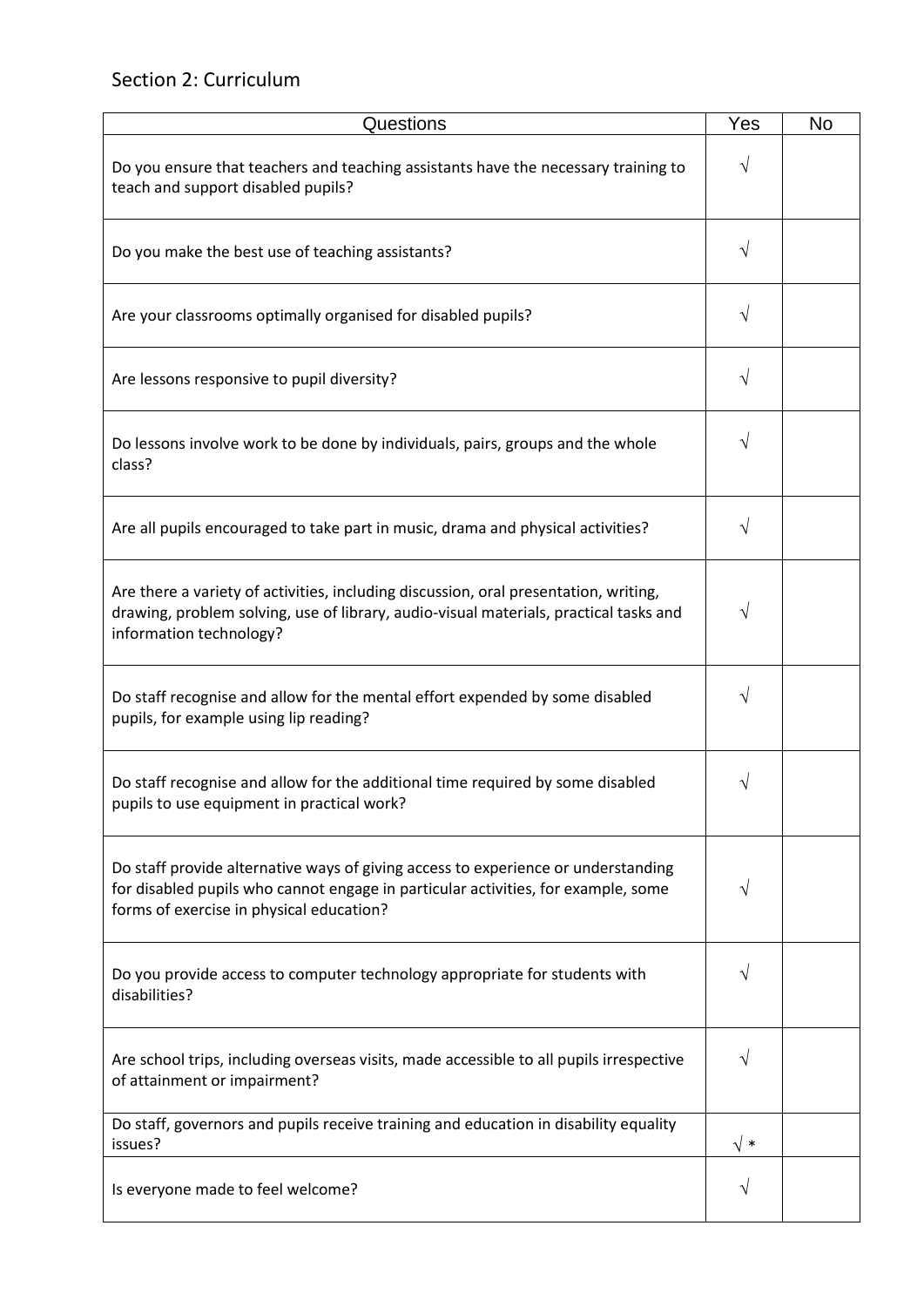| Are there high expectations of all pupils?                          | $\mathcal{N}$     |  |
|---------------------------------------------------------------------|-------------------|--|
| Are pupils equally valued?                                          | $\mathbf \Lambda$ |  |
| Do staff seek to remove all barriers to learning and participation? | ᄾ                 |  |

### Section 3: Communication

| Questions                                                                                                                                                                                                               | Yes | <b>No</b> |
|-------------------------------------------------------------------------------------------------------------------------------------------------------------------------------------------------------------------------|-----|-----------|
| Do you provide information in large print, on audiotape or in Braille for pupils and<br>prospective pupils who may have difficulty with standard forms of printed<br>information?                                       | V   |           |
| Do you ensure that information is presented to groups in a way which is user<br>friendly for people with disabilities which affect their vision, e.g. by reading aloud<br>overhead projections and describing diagrams? |     |           |
| Do you have the facilities to produce written information in a variety of font sizes?                                                                                                                                   |     |           |
| Do you make use of RNIB guidelines on producing written information in accessible<br>formats?                                                                                                                           |     |           |
| Do you ensure that staff are familiar with technology and practices developed to<br>assist people with disabilities?                                                                                                    |     |           |
| Are the 'responsible body' aware of their duties and responsibilities under the<br><b>Equality Act</b>                                                                                                                  |     |           |
| Do school general plans take account of the duty to make reasonable adjustments?                                                                                                                                        | V   |           |
| Does the school have an adequate internal complaints procedure?                                                                                                                                                         |     |           |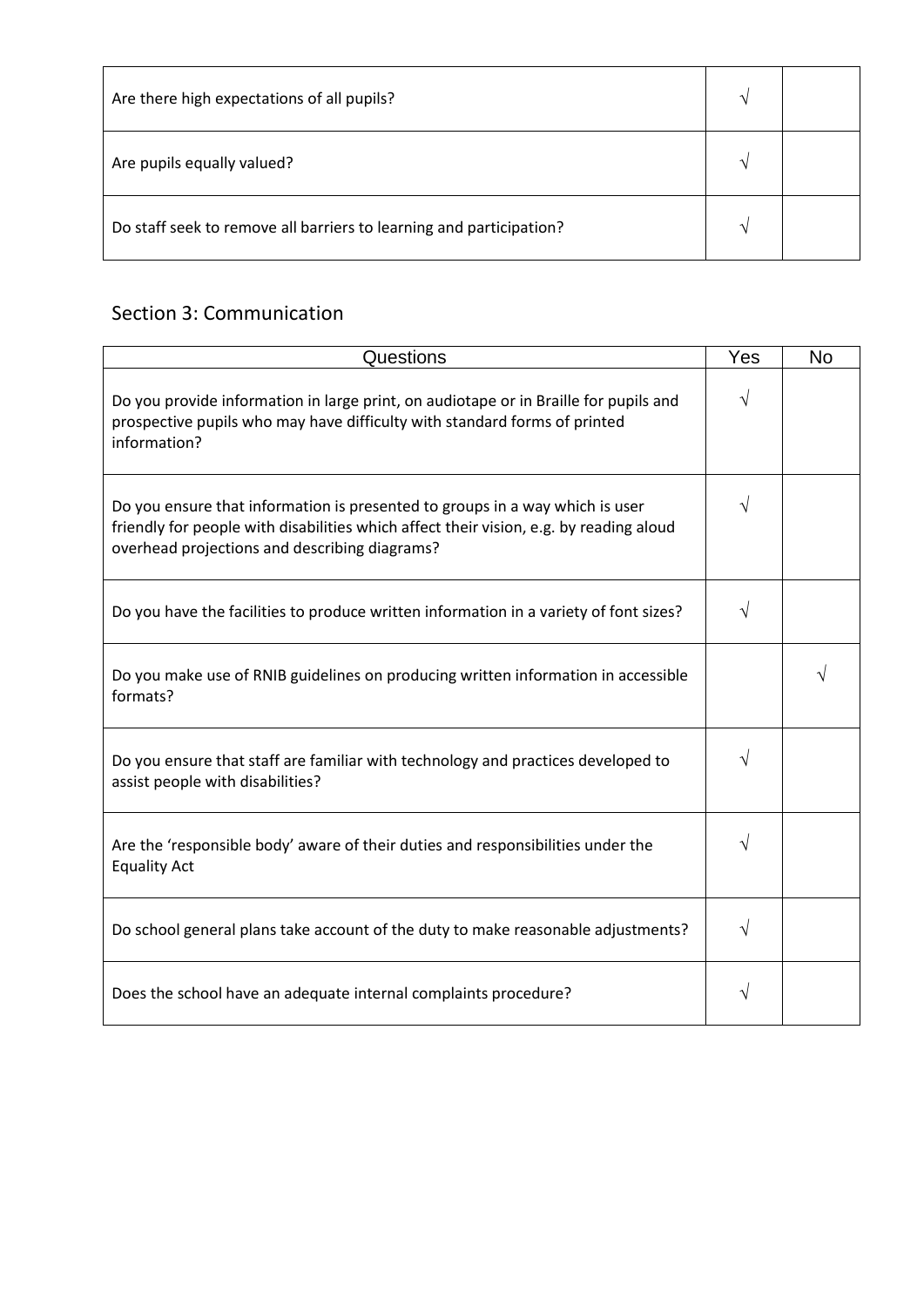| ASPECT:<br><b>Physical Environment</b>                                                                                                                                                                                                                       | <b>OVERALL TARGET:</b><br>To improve the overall access to the physical environment for<br>pupils in order to improve attainment and standards.                                                                                                           | <b>LEAD PERSON:</b><br>Amanda Leaver                        |
|--------------------------------------------------------------------------------------------------------------------------------------------------------------------------------------------------------------------------------------------------------------|-----------------------------------------------------------------------------------------------------------------------------------------------------------------------------------------------------------------------------------------------------------|-------------------------------------------------------------|
| Area of development                                                                                                                                                                                                                                          | Action to be taken                                                                                                                                                                                                                                        | Timeframe                                                   |
| Does the size and layout of areas: including all academic,<br>sporting, play, social facilities; classrooms, the assembly hall,<br>canteen, library, gymnasium and outdoor sporting facilities,<br>playgrounds and common rooms allow access for all pupils? | Any pupils requiring specialist access can be accommodated<br>at both of our sites. Wheelchair users can not access upstairs<br>at the Lambeth Street site. However, specialist teaching<br>rooms, toilet facilities and canteen are on the ground floor. | As required                                                 |
| Can pupils who use wheelchairs move around the school<br>without experiencing barriers to access such as those caused by<br>doorways, steps and stairs, toilet facilities and showers?                                                                       | Any pupils requiring specialist access can be accommodated<br>at both of our sites. Adult visitors can be accommodated at<br>both sites.                                                                                                                  | As required<br>NFA- parking plan in<br>place for wheelchair |
| Are pathways of travel around the school site and parking<br>arrangements safe, routes logical and well designed?<br>Are non-visual guides used, to assist people to use buildings<br>including lifts with tactile buttons?                                  | There is inadequate parking at both sites. Access to the Lower<br>School site is challenging but cost prohibitive. Separate<br>parking plan in place for known wheelchair users.<br>To be planned into the 2021/22 budget.                                | users<br>Sept 2021                                          |

| Procedures for monitoring outcomes / impact                                               | Critical Partner: Management Committee, LA Fire Officer |
|-------------------------------------------------------------------------------------------|---------------------------------------------------------|
| LA audit, half-termly SLT Safeguarding meetings, weekly premises meetings, learning walks |                                                         |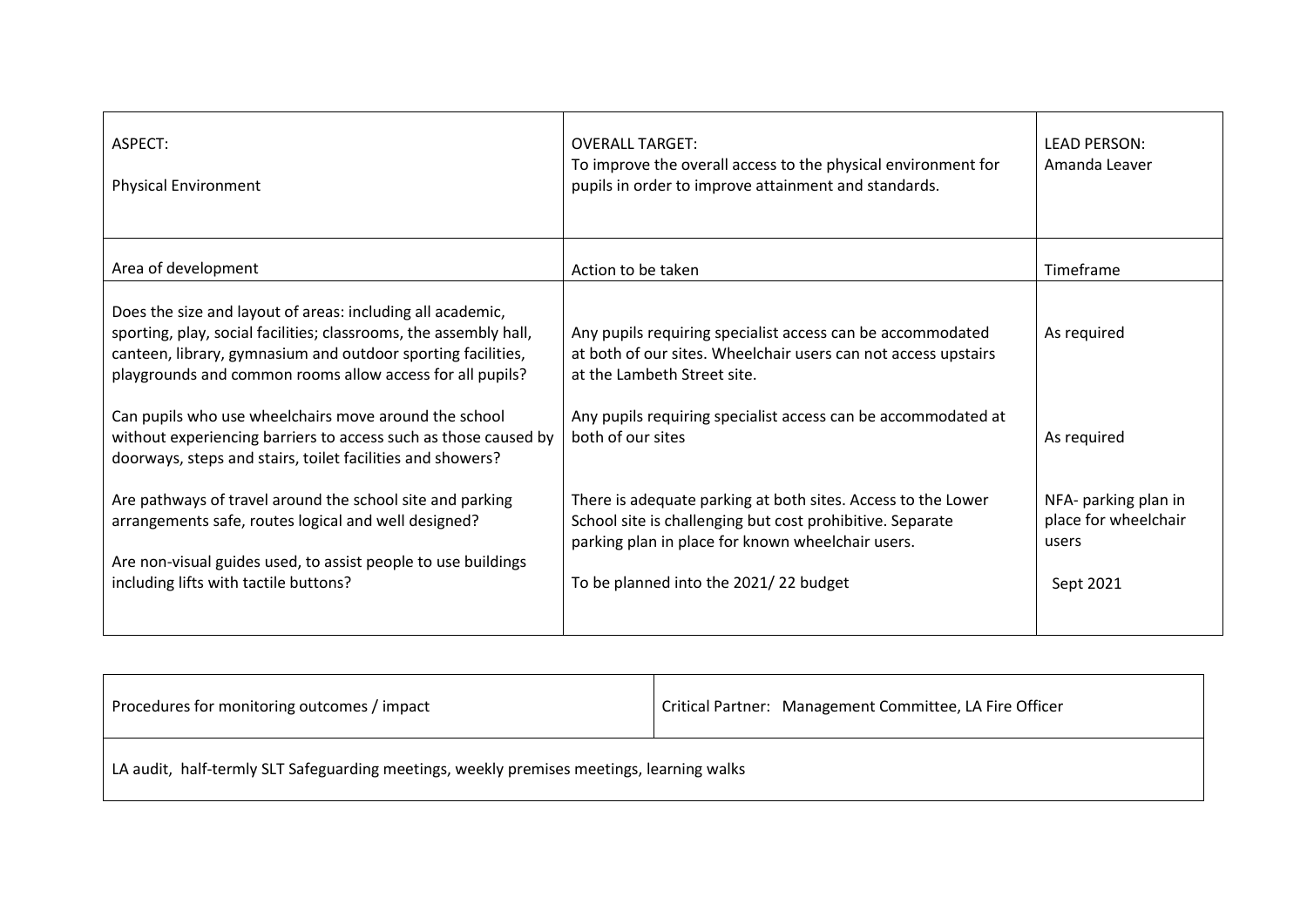| ASPECT:<br>Curriculum                                                                           | <b>OVERALL TARGET:</b><br>To improve the overall access to the curriculum for pupils in<br>order to improve attainment and standards.                                                                                                                                                                    |             |
|-------------------------------------------------------------------------------------------------|----------------------------------------------------------------------------------------------------------------------------------------------------------------------------------------------------------------------------------------------------------------------------------------------------------|-------------|
| Area of development                                                                             | Action to be taken                                                                                                                                                                                                                                                                                       | Timeframe   |
| Are all pupils encouraged to take part in music, drama and<br>physical activities?              | Pupils currently do not take part in music and drama. As an AP<br>provider, the core curriculum is English, Mathematics, IT and<br>Science. All Lower School Pupils have timetabled Art, Outdoor<br>Education and PE lessons. Upper School pupils have the<br>opportunity to take part in these lessons. | As required |
| Do staff, governors and pupils receive training and education in<br>disability equality issues? | St Thomas's Centre is a school with Social, Emotional and Mental<br>Health Needs. Full training is given to stakeholder on mental<br>health, behaviour intervention strategies, special educational<br>needs and safeguarding.                                                                           | On-going    |

| Procedures for monitoring outcomes / impact                                                                                                    | Critical Partner: Management Committee, SIP, NLE |  |
|------------------------------------------------------------------------------------------------------------------------------------------------|--------------------------------------------------|--|
| Daily Provision meetings, Weekly Faculty meetings, half-termly SLT Teaching and Learning meetings, lesson observations, SIO visits, NLE visits |                                                  |  |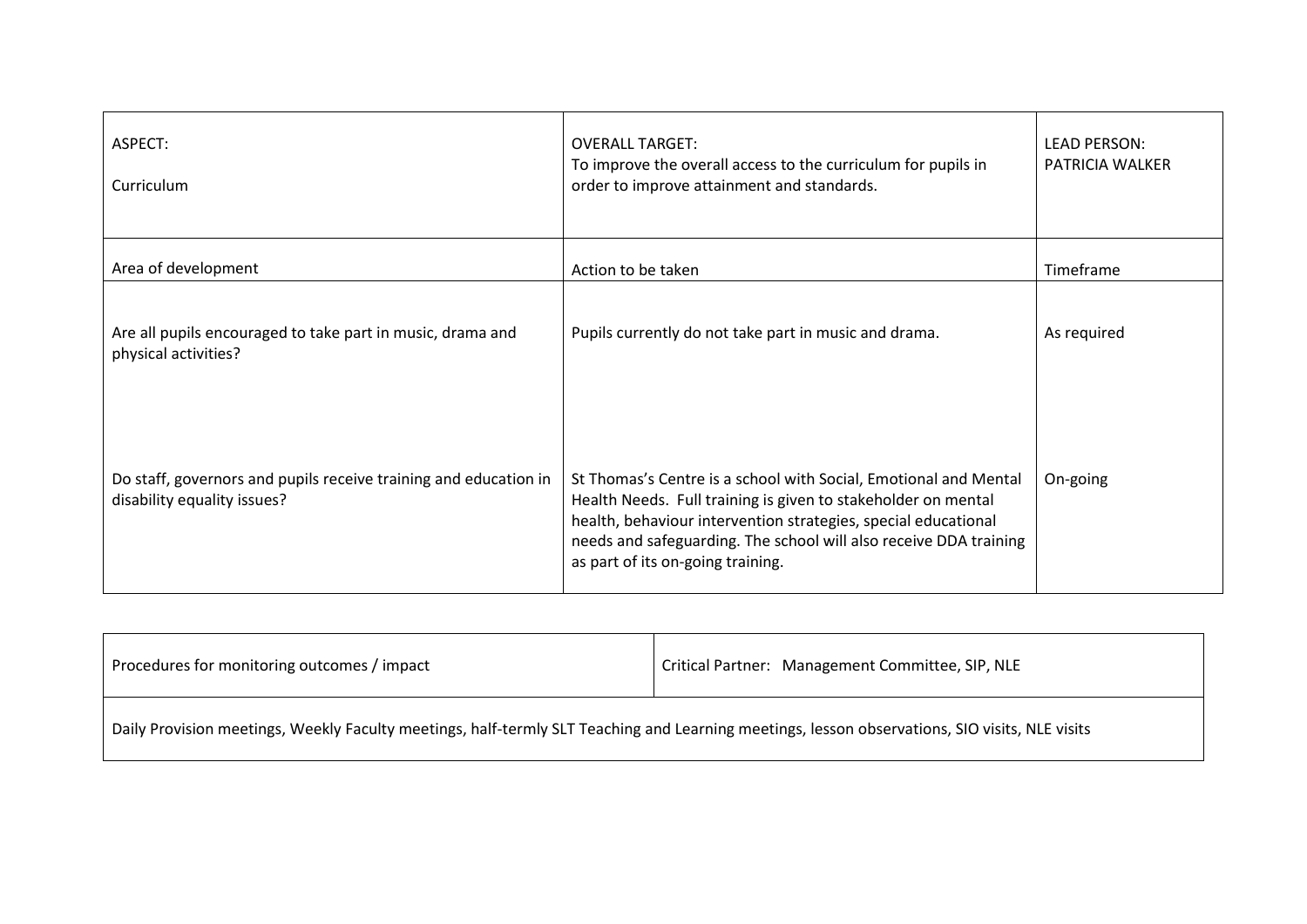| ASPECT:<br>Communication                                                                      | <b>OVERALL TARGET:</b><br>To improve the overall access of communication to all<br>stakeholders.                                                                                        | <b>LEAD PERSON:</b>   |
|-----------------------------------------------------------------------------------------------|-----------------------------------------------------------------------------------------------------------------------------------------------------------------------------------------|-----------------------|
| Area of development                                                                           | Action to be taken                                                                                                                                                                      | Timeframe             |
| Do you make use of RNIB guidelines on producing written<br>information in accessible formats? | The curriculum and resources are under review. The<br>new resources will follow the guidance.<br>New high contrast keyboards and larger monitors have<br>been purchased for both sites. | 2021/2 Training cycle |

| Procedures for monitoring outcomes / impact                                               | Critical Partner: Management Committee, LA fire Officer |
|-------------------------------------------------------------------------------------------|---------------------------------------------------------|
| LA audit, half-termly SLT Safeguarding meetings, weekly premises meetings, learning walks |                                                         |